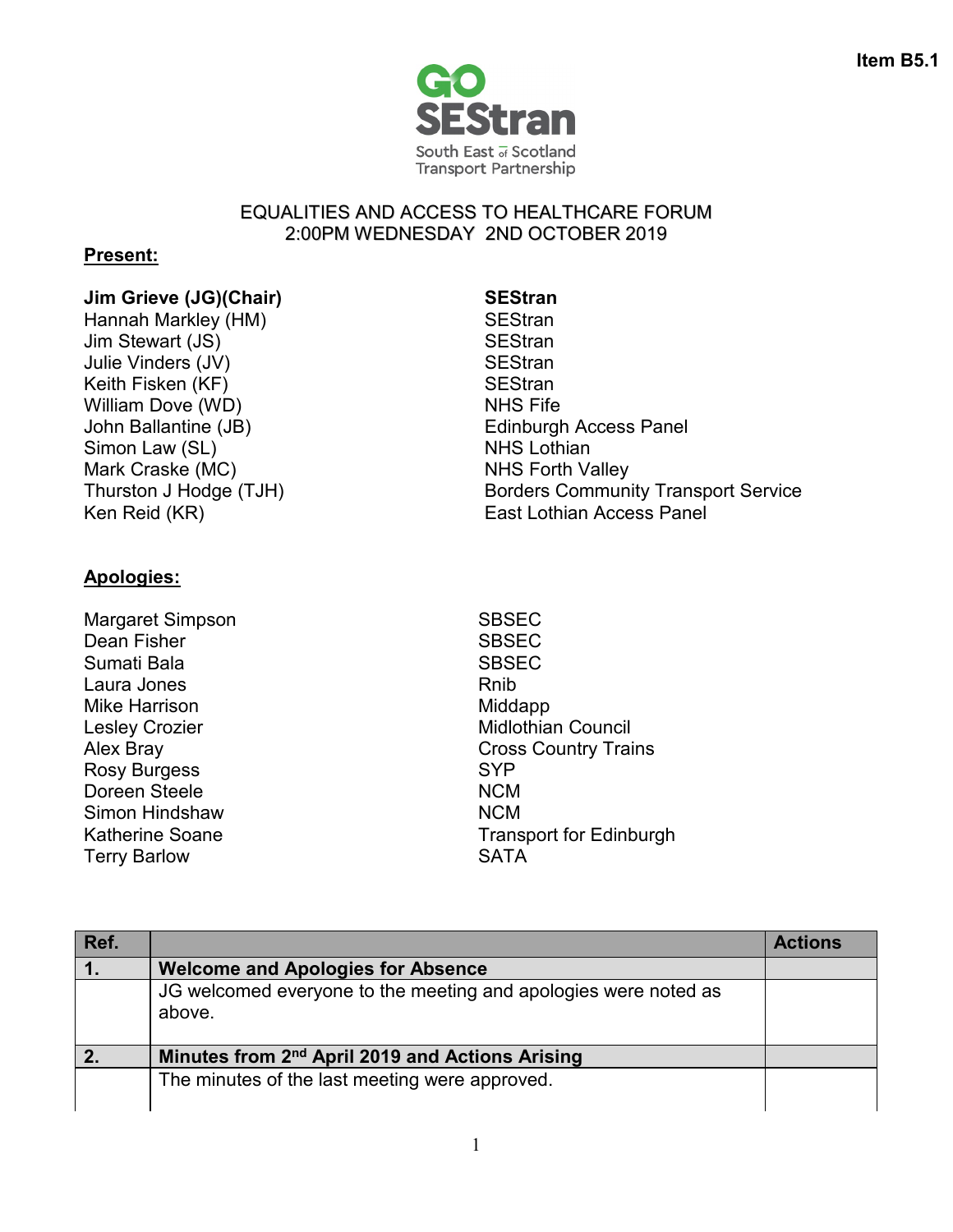| 3. | <b>Draft Annual Report 2018/19</b>                                                                                                                                                                                                                                                                                                                                                                                                                                                                                                                                                                                     |           |
|----|------------------------------------------------------------------------------------------------------------------------------------------------------------------------------------------------------------------------------------------------------------------------------------------------------------------------------------------------------------------------------------------------------------------------------------------------------------------------------------------------------------------------------------------------------------------------------------------------------------------------|-----------|
|    | KF noted that he presented the report to the previous Partnership Board<br>meeting and members approved the report. KF then briefly discussed<br>the report and highlighted some key topics;                                                                                                                                                                                                                                                                                                                                                                                                                           |           |
|    | KF reported that the RTPI system is currently going through<br>some changes and is facing challenges out with Edinburgh. KF<br>highlighted that the City of Edinburgh Council are currently<br>working on a new content management system to bring all RTPI<br>together.                                                                                                                                                                                                                                                                                                                                               |           |
|    | KR asked if there is a solution for people who cannot see RTPI.<br>KF explained that the feed can be collected through the content<br>management system by a voice delivery, the Thistle Assistance<br>programme is also looking at voice delivery and will get back to<br>the group in due course.                                                                                                                                                                                                                                                                                                                    | <b>KF</b> |
| 4. | <b>National Transport Strategy</b>                                                                                                                                                                                                                                                                                                                                                                                                                                                                                                                                                                                     |           |
|    | JS gave some background about the National Transport Strategy (NTS).<br>The vision is underpinned by four priorities;                                                                                                                                                                                                                                                                                                                                                                                                                                                                                                  |           |
|    | • Promotes equality<br>Takes climate action<br>• Helps our economy prosper<br>Improves our health and wellbeing                                                                                                                                                                                                                                                                                                                                                                                                                                                                                                        |           |
|    | JS mentioned that the consultation is active and there is still an<br>opportunity to comment. JS also made members aware that SEStran<br>have a Regional Transport Working Group (RTWG) that consist of non-<br>councillor and councillor members for transport and economic<br>development.                                                                                                                                                                                                                                                                                                                           |           |
|    | There was a question raised as to why Hate Crime isn't mentioned in<br>the NTS. JV noted that there is an equality section in the NTS and the<br>Hate Crime Charter came from the accessible travel framework.<br>However, may be a good idea to include in the NTS since it's a big<br>transport problem.                                                                                                                                                                                                                                                                                                             |           |
|    | A question was raised whether there will be an expansion in cycling<br>infrastructure? KF noted that in June 2019, the Forth e-bike hub was<br>launched at Helix Park, Falkirk Wheel and Forth Valley Royal Hospital in<br>collaboration with Forth Environment Link, NHS Forth Valley, Transport<br>Scotland, Clackmannanshire, Stirling and Falkirk Councils. The first four<br>GO e-Bike hubs were launched in St Andrews, Buckhaven, West<br>Lothian and Falkirk and SEStran has secured funding from the Low<br>Carbon Travel and Transport (LCTT) Fund to expand the GO e-Bike<br>scheme through 6 further hubs. |           |
|    | JS highlighted that the Scottish Government increased the active travel                                                                                                                                                                                                                                                                                                                                                                                                                                                                                                                                                |           |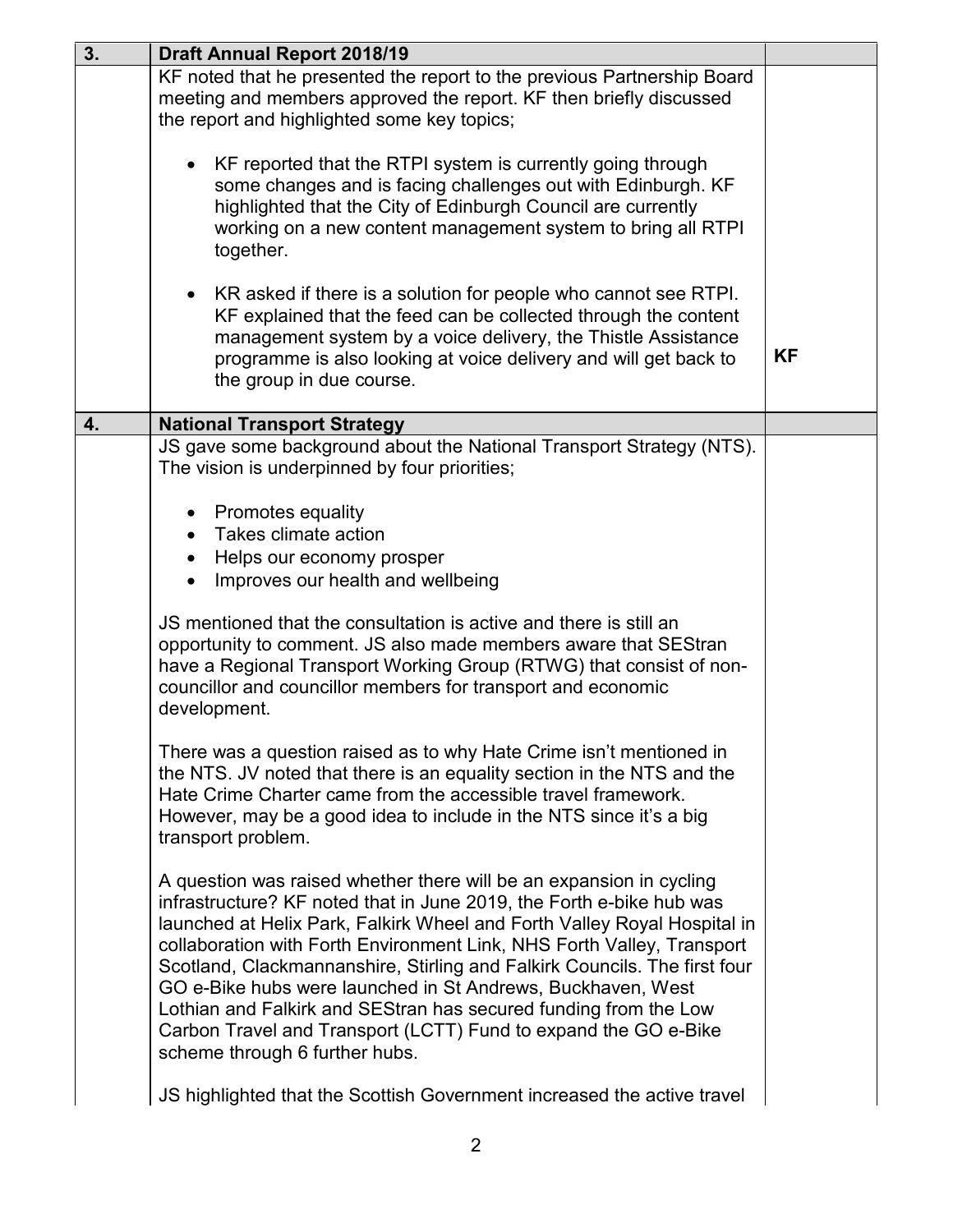|    | budget and it would be a good idea to integrate the budget into schemes                                                                                                                                                                                                                                                                                                                                              |           |
|----|----------------------------------------------------------------------------------------------------------------------------------------------------------------------------------------------------------------------------------------------------------------------------------------------------------------------------------------------------------------------------------------------------------------------|-----------|
|    | that are already connected.                                                                                                                                                                                                                                                                                                                                                                                          |           |
| 5. | <b>Thistle Assistance Programme</b>                                                                                                                                                                                                                                                                                                                                                                                  |           |
|    | KF reported that SEStran are working with Scottish Enterprise to<br>develop the thistle assistance app, which will include journey planning<br>etc, for those with protected characteristics, such as sight and hearing<br>difficulties.                                                                                                                                                                             |           |
|    | SEStran launched a tender for developers to start the first phase of<br>creating the app and proof of concept. Five developers have been<br>selected through this tender process. The five developers will work up<br>concepts for the app from which 1-2 concepts will be taken through to<br>Phase 2. The findings will be published and circulated. Members will<br>also be invited to The Phase 1 Presentations. | <b>KF</b> |
|    | KF mentioned, 50 000 cards have been distributed around Scotland.<br>There have also been some various focus groups to develop the<br>branding to become more visible and to develop the new website.<br>SEStran are also developing a television campaign with other RTPs.                                                                                                                                          |           |
|    | KF then asked members for some feedback about the 3 different Thistle<br>Card options. KR noted that the icons are helpful to give drivers simple<br>and straight forward information. MC asked KF whether he could go<br>back to the health board to ask for their input. KF will email the content<br>to MC.                                                                                                       | ΚF        |
| 6. | <b>Regional Transport Strategy</b>                                                                                                                                                                                                                                                                                                                                                                                   |           |
|    | Latest developments:                                                                                                                                                                                                                                                                                                                                                                                                 |           |
|    | Main Issues Report - In progress                                                                                                                                                                                                                                                                                                                                                                                     |           |
|    | A paper was presented and agreed by the SEStran Partnership Board in                                                                                                                                                                                                                                                                                                                                                 |           |
|    | June outlining the proposed project delivery and governance structure<br>and proposing a timeline for the initial phases of the project.                                                                                                                                                                                                                                                                             |           |
|    | SEStran will now begin the process of preparing a "Main Issues" report,<br>as a prelude to a complete review of the RTS. SEStran will employ<br>external experts to prepare the Main Issues Report.                                                                                                                                                                                                                  |           |
|    | A scoping exercise is nearing completion to identify the extent of work<br>needed to deliver the new RTS and the tender documents are being<br>prepared.                                                                                                                                                                                                                                                             |           |
| 7. | <b>General Discussion - Topics for future forum meetings</b>                                                                                                                                                                                                                                                                                                                                                         |           |
|    | Suggestions for future forum meetings included;                                                                                                                                                                                                                                                                                                                                                                      |           |